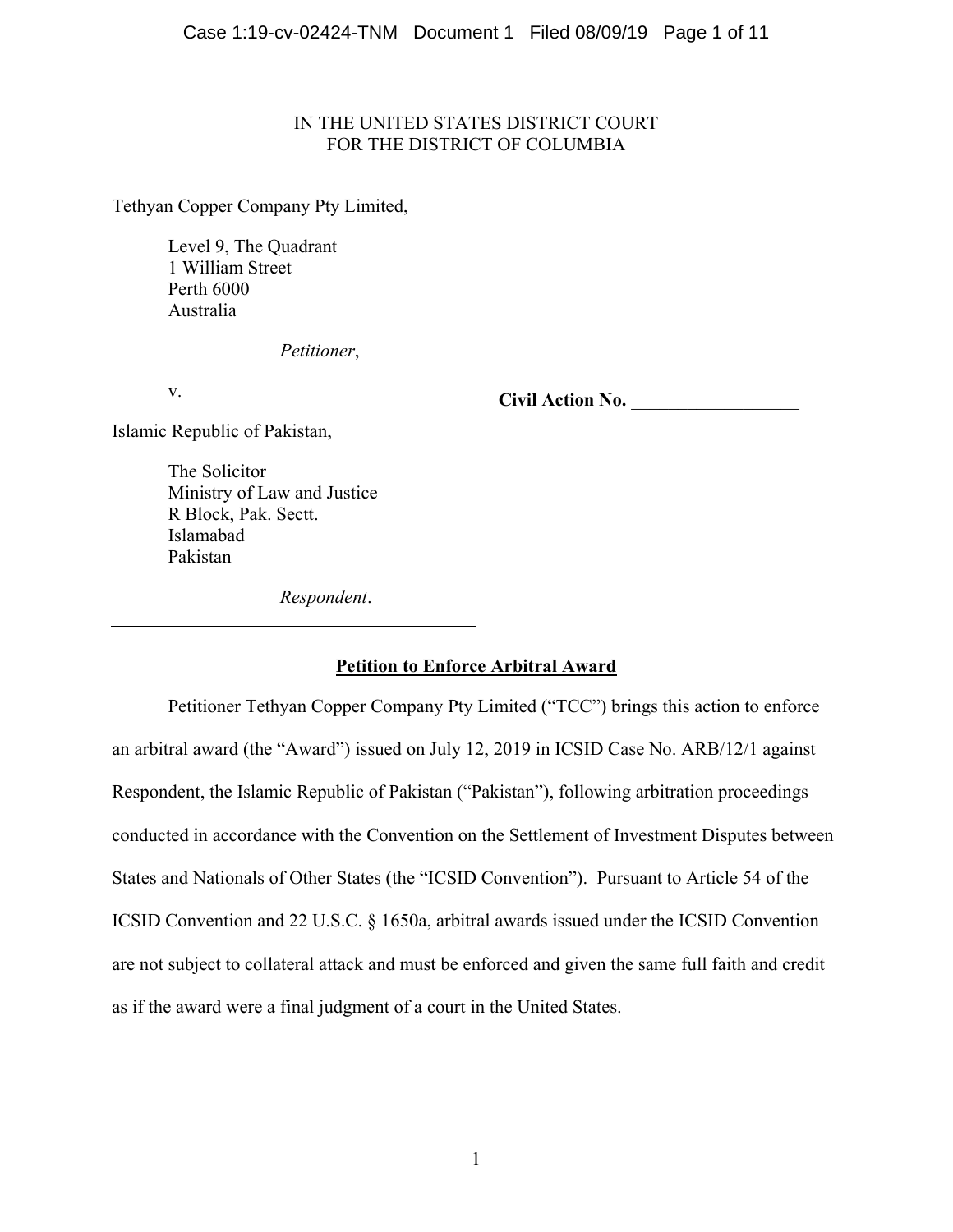#### Case 1:19-cv-02424-TNM Document 1 Filed 08/09/19 Page 2 of 11

Accordingly, TCC requests that this Court (1) enter an order enforcing the Award in the same manner as a final judgment issued by a court of one of the several states, and (2) enter judgment against Pakistan and in TCC's favor in the amounts specified in the Award.

A certified copy of the Award is attached as Exhibit A to the Declaration of Matthew S. Rozen ("Rozen Declaration"), Exhibit 1 hereto. Copies of the Tribunal's Decision on Jurisdiction and Liability ("J&L") and Decision on Respondent's Application to Dismiss the Claims ("ADC"), which are incorporated by reference into the Award, *see* Award ¶¶ 4, 19, 21, are attached as Exhibits B and C, respectively, to the Rozen Declaration. A copy of the ICSID Convention is attached hereto as Exhibit 2.

## **Parties**

1. Petitioner TCC is a company constituted and registered under the laws of the Australia.

2. Respondent Pakistan is a foreign state within the meaning of the Foreign Sovereign Immunities Act ("FSIA"), 28 U.S.C. §§ 1330, 1332, 1391(f), 1602-1611.

#### **Jurisdiction and Venue**

3. This Court has subject-matter jurisdiction over this action pursuant to the FSIA, 28 U.S.C. § 1330(a), because this is a "nonjury civil action against a foreign state" on a claim "with respect to which the foreign state is not entitled to immunity" under the FSIA. Pursuant to Section 1605(a)(1) of the FSIA, Pakistan is not entitled to immunity from this Court's jurisdiction in an action to enforce an ICSID Convention award because it has waived that immunity by agreeing to the ICSID Convention. *See Tatneft v. Ukraine*, No. 18-7057, 2019 WL 2563159, at \*1-2 (D.C. Cir. May 28, 2019) (per curiam); *Blue Ridge Investments, L.L.C. v. Republic of Argentina*, 735 F.3d 72, 84 (2d Cir. 2013). Further, pursuant to Section 1605(a)(6)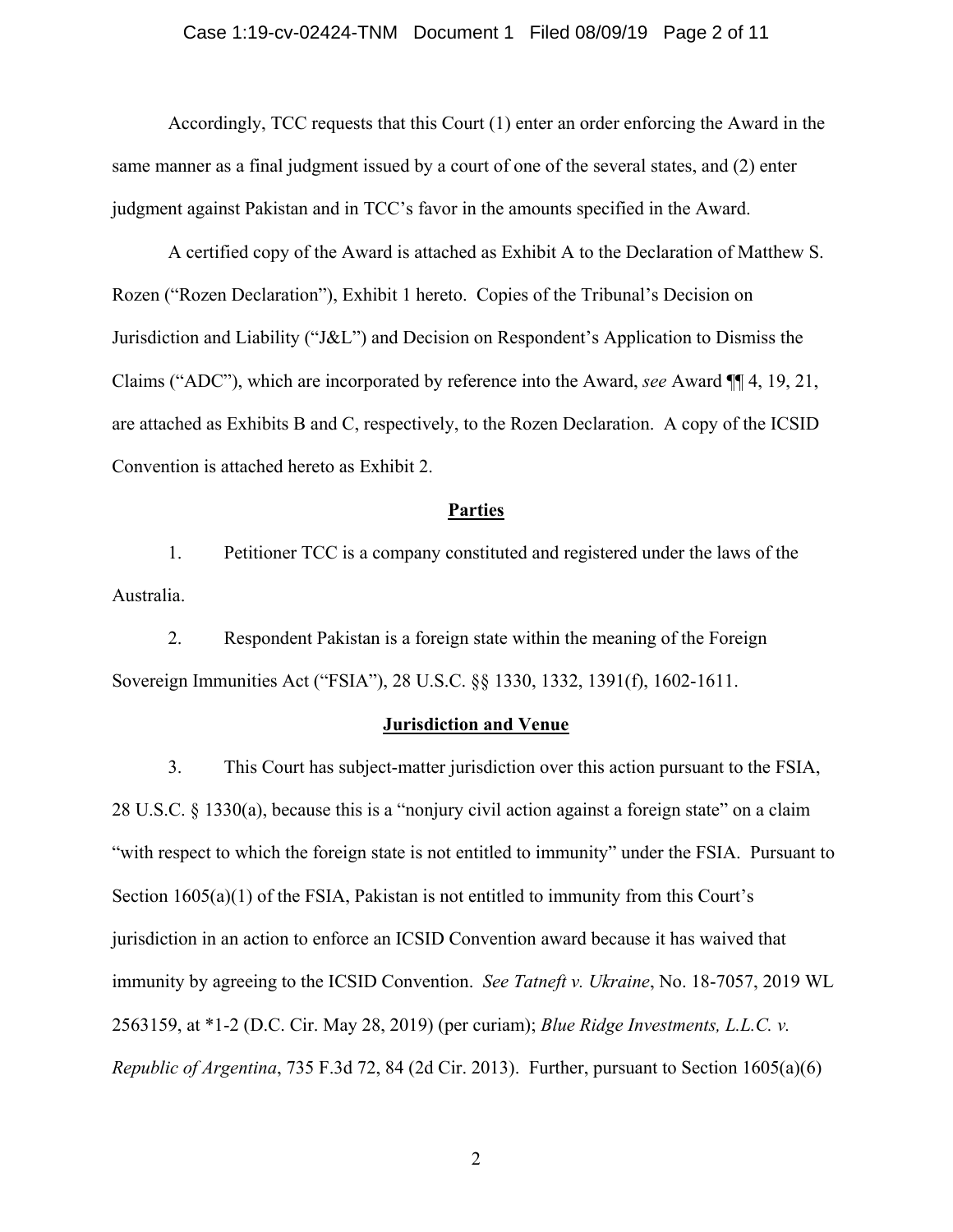#### Case 1:19-cv-02424-TNM Document 1 Filed 08/09/19 Page 3 of 11

of the FSIA, Pakistan is not immune from suit because this is an action to enforce an arbitral award governed by the ICSID Convention, which is a treaty in force in the United States for the recognition and enforcement of arbitral awards. *Blue Ridge*, 735 F.3d at 85.

4. This Court also has subject-matter jurisdiction pursuant to 22 U.S.C. § 1650a(b), which provides that "[t]he district courts of the United States . . . shall have exclusive jurisdiction over actions and proceedings" to enforce awards entered under the ICSID Convention.

5. This Court has personal jurisdiction over Pakistan pursuant to the FSIA, 28 U.S.C. § 1330(b). Venue is proper in this Court pursuant to 28 U.S.C. § 1391(f)(1) and (4).

6. The Federal Arbitration Act ("FAA"), 9 U.S.C. § 1, *et seq*. does "not apply to enforcement of awards rendered pursuant to the [ICSID] convention." 22 U.S.C. § 1650a(a). Thus, the FAA's jurisdictional requirements do not apply to this action.

## **The Underlying Dispute**

7. Through an April 1, 2006 novation agreement, TCC became a party to a joint venture agreement with the Government of Balochistan to explore potential copper and gold mining in Pakistan's Balochistan province. Award at 2 (defining Novation Agreement), 6; J&L ¶¶ 217-222, 228, 1328. In February 2011, TCC's wholly-owned subsidiary, Tethyan Copper Company Pakistan ("TCCP"), filed an application for a mining lease for the Reko Diq deposit in northwestern Balochistan. J&L ¶¶ 506, 1264. In November 2011, Balochistan's Licensing Authority rejected TCCP's application. Award ¶¶ 2, 20; J&L ¶¶ 1264, 1329.

8. Because TCC is an Australian company, its investments are protected by the bilateral investment treaty between Australia and Pakistan—the Agreement between Australia and the Islamic Republic of Pakistan on the Promotion of Investments (the "Australia-Pakistan Treaty"), Exhibit 3 hereto. The Australia-Pakistan Treaty is intended to "promot[e]" "investment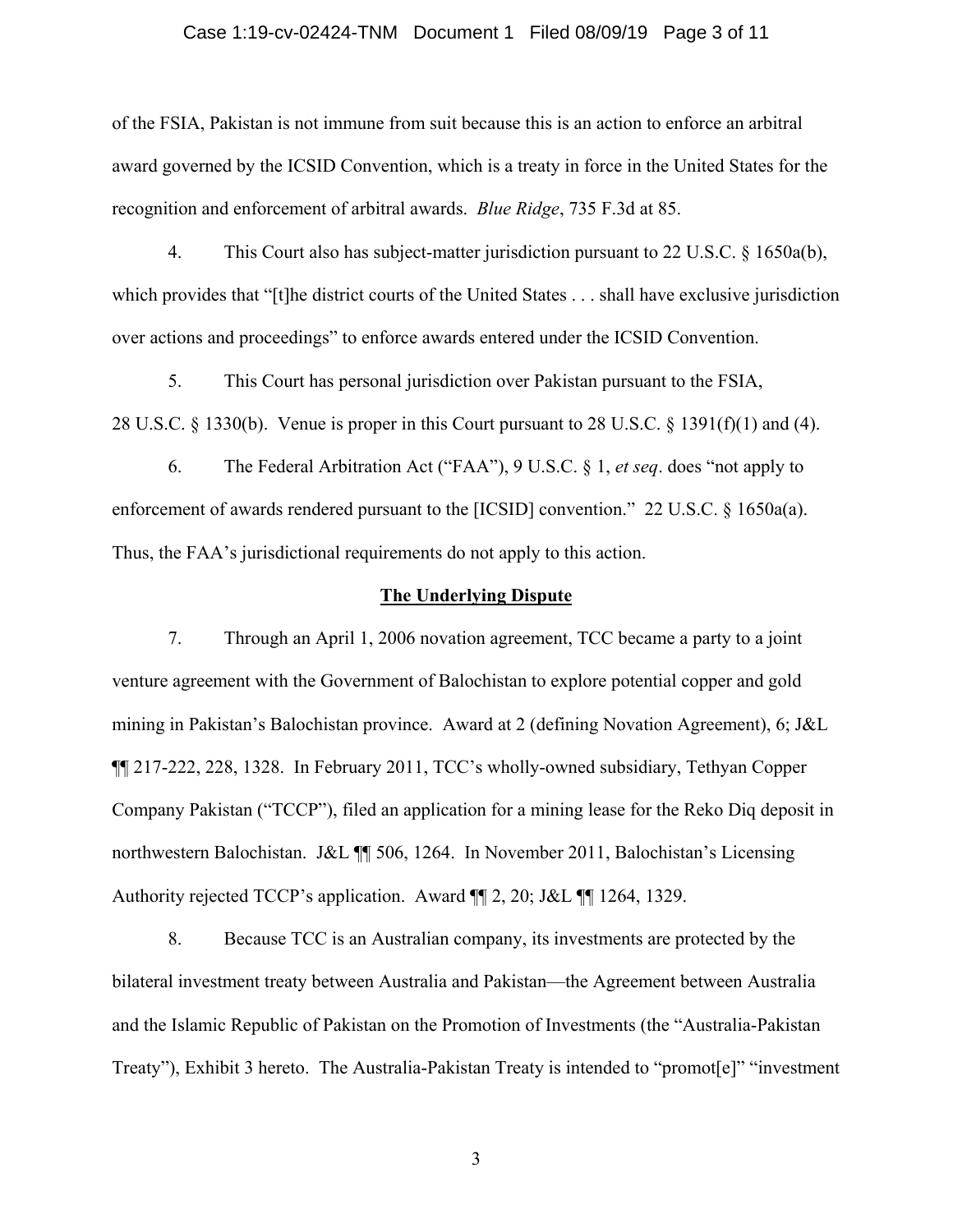#### Case 1:19-cv-02424-TNM Document 1 Filed 08/09/19 Page 4 of 11

relations" and "strengthe[n]" "economic co-operation" between Australia and Pakistan "in accordance with the internationally accepted principles of mutual respect for sovereignty, equality, mutual benefit, non-discrimination and mutual confidence." Australia-Pakistan Treaty, pmbl., ¶ 2.

9. Article 13(2) of the Australia-Pakistan Treaty provides that if a dispute between an investor of one contracting state and the other contracting state "cannot be resolved through consultations and negotiations," "either party to the dispute" may submit the dispute to the International Centre for Settlement of Investment Disputes ("ICSID") for arbitration under the ICSID Convention, provided that both Australia and Pakistan are parties to the ICSID Convention "at that time."

[1](#page-3-0)0. Pakistan and Australia are both parties to the ICSID Convention.<sup>1</sup> As a party to the ICSID Convention, Pakistan has consented to arbitrate disputes arising under the Australia-Pakistan Treaty pursuant to the ICSID Convention.

11. On November 28, 2011, TCC filed a request with ICSID for arbitration under the ICSID Convention. Award ¶ 9. ICSID registered the request on January 12, 2012 and notified the parties of the registration. *Id*. ¶ 10.

12. An ICSID arbitral tribunal (the "Tribunal") was constituted on July 12, 2012. Award ¶ 11. The Tribunal was reconstituted on September 10, 2012 after one of the arbitrators resigned and was replaced. *Id*. ¶ 12.

13. The Tribunal conducted 32 days of hearings: a Hearing on Jurisdiction and Liability in Paris, France, from October 6 through October 17, 2014, Award at 12; a Hearing on Respondent's Application to Dismiss the Claims, in Paris, France from October 10 through

<span id="page-3-0"></span> <sup>1</sup> https://icsid.worldbank.org/en/Pages/icsiddocs/List-of-Member-States.aspx.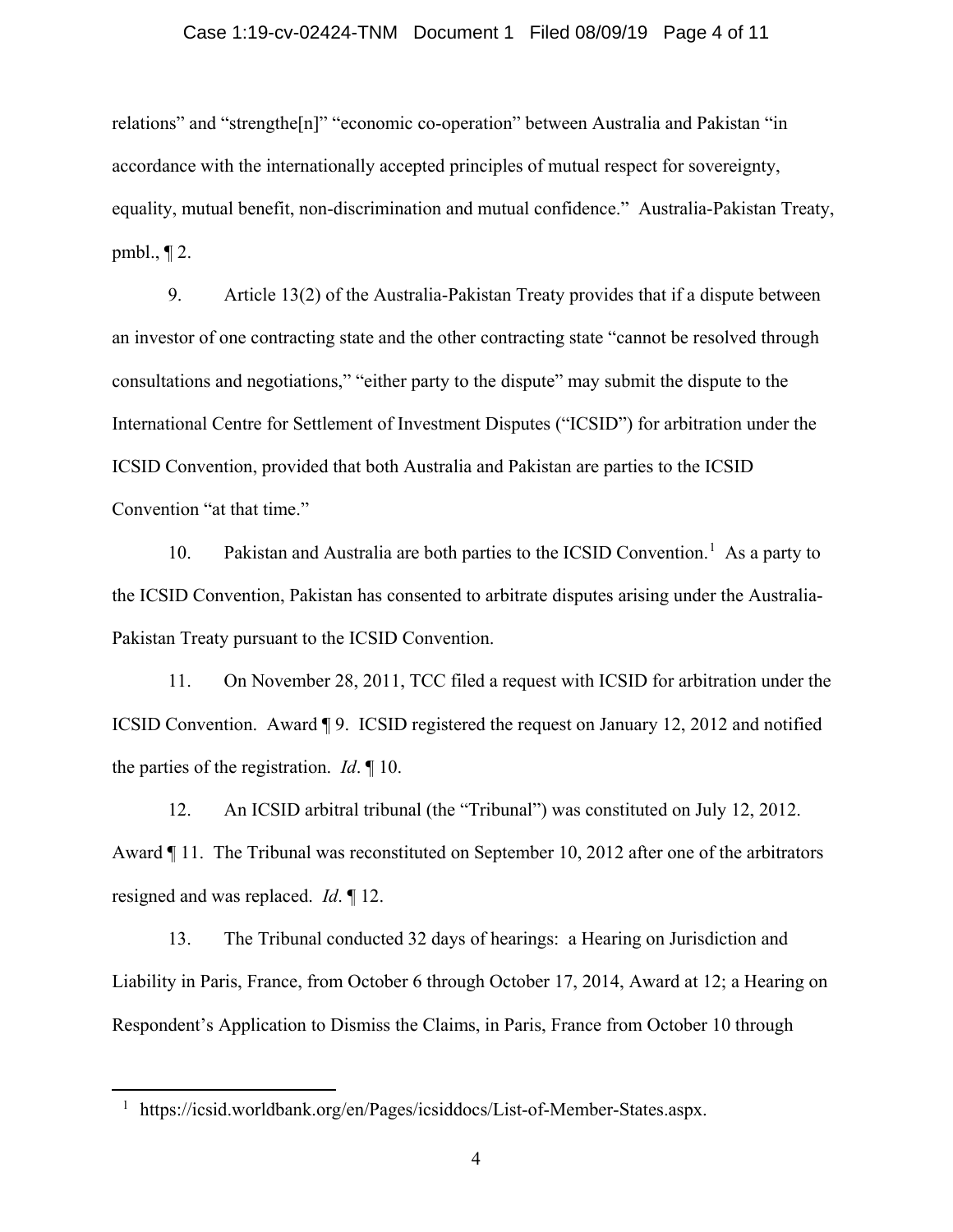October 15, 2016, which was continued in Hong Kong from December 3 to December 10, 2016,

and in Paris, France on February 21, 2017, ADC ¶¶ 121, 149, 176; and a Hearing on Quantum in

London, United Kingdom, from May 14 through May 24, 2018, Award  $\P$  69.

14. On November 10, 2017, the Tribunal issued its Decision on Jurisdiction and

Liability, a 371-page decision that is incorporated by reference into the Award, in which it

decided, among other things, that:

- i. The Tribunal had jurisdiction to hear the claims submitted to it by TCC, J&L ¶ 688;
- ii. TCC's claims were admissible, J&L ¶ 688;
- iii. Pakistan had breached its obligations under the Australia-Pakistan Treaty by: (1) failing to accord fair and equitable treatment to TCC's investments within Pakistan's territory, in violation of Article 3(2) of the Australia-Pakistan Treaty; (2) effectively expropriating the value of TCC's investment, in violation of Article 7(1) of the Australia-Pakistan Treaty; and (3) impairing TCC's use of its investment, in violation of Article 3(3) of the Australia-Pakistan Treaty, J&L ¶ 1264, 1328-33, 1372; and
- iv. TCC was entitled to be compensated for all damages and losses resulting from Pakistan's breaches of the Treaty, in an amount that was to be determined in a later phase of the arbitration proceeding, J&L ¶ 1449;

Award  $\P$  20.

15. In its Decision, the Tribunal found that Pakistan had—through the contractual and regulatory framework governing TCC's investment and Pakistan's own repeated assurances created the legitimate expectation that TCC would be entitled to convert its exploration license into a mining lease, subject only to compliance with routine government requirements. J&L ¶ 958. The Tribunal noted that TCC had invested approximately \$240 million in its exploration work and completed a feasibility study on the initial mine development of the area in direct reliance on that legitimate expectation. *Id.* ¶¶ 1328-1329.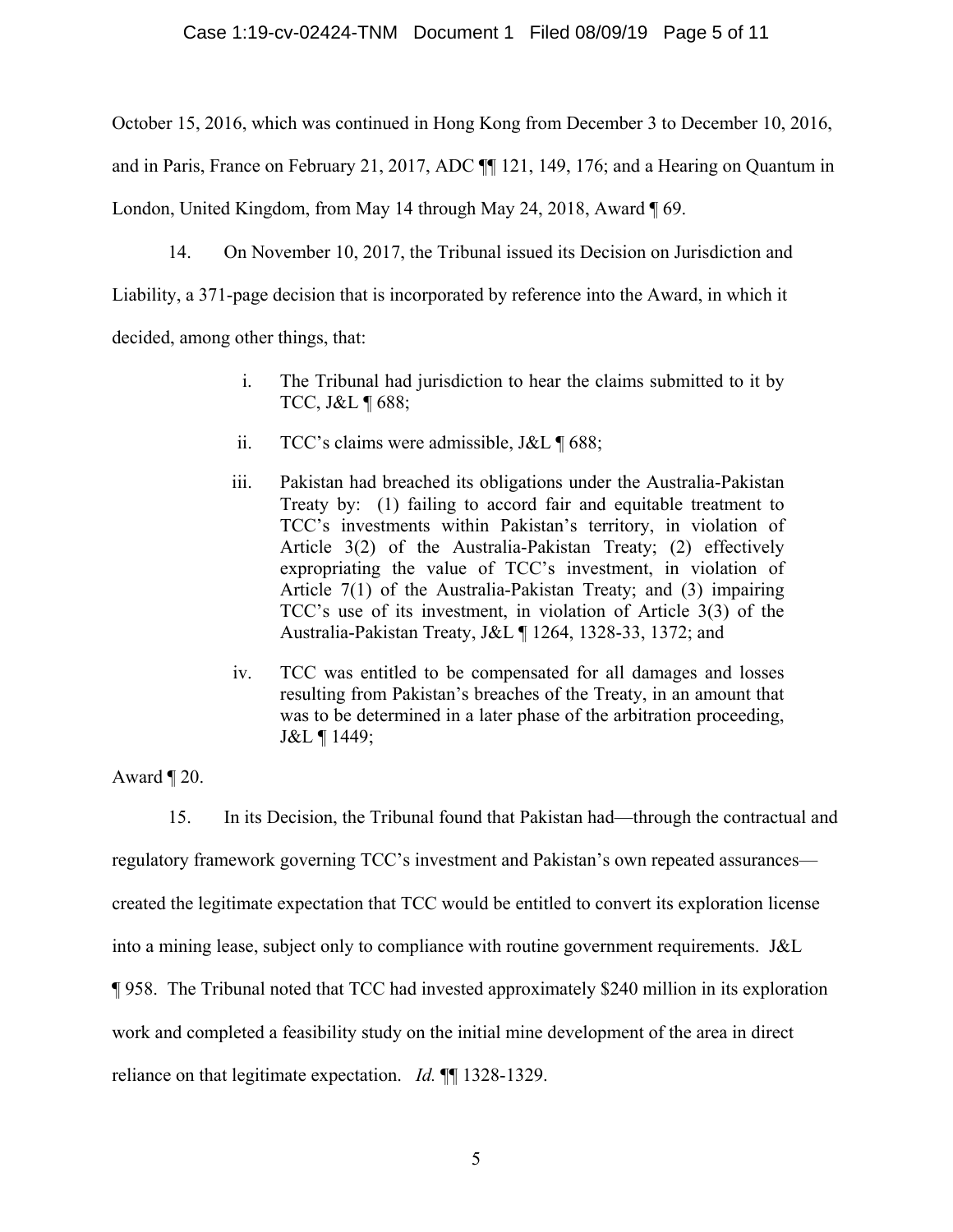#### Case 1:19-cv-02424-TNM Document 1 Filed 08/09/19 Page 6 of 11

16. The Tribunal carefully considered TCC's mining lease application and concluded that TCC had fulfilled all applicable requirements and that Balochistan had rejected its application on pretextual grounds with the motive of implementing its own mining project and taking the value of TCC's investment for itself. J&L ¶¶ 1264, 1329. The Tribunal concluded that the denial of TCC's mining lease application deprived TCC of the entire value of its investment and thus constituted an unlawful expropriation of TCC's investment. *Id*. ¶ 1328.

17. The same day, the Tribunal issued its 421-page Decision on Respondent's Application to Dismiss the Claims, which is incorporated by reference into the Award, in which it considered and rejected Pakistan's application to dismiss TCC's claims. Award ¶ 22; ADC.

18. On July 12, 2019, the Tribunal rendered the 622-page Award, in which it ordered Pakistan to pay \$4.087 billion in compensation, together with pre-award interest from November 15, 2011 until July 12, 2019 at a rate corresponding to the U.S. Prime Rate plus 1 percent, compounded annually. Award ¶¶ 1858(II), (III). In addition, the Award requires Pakistan to reimburse TCC \$2,533,277.08 for the costs of arbitration and \$59,447,596.60 for TCC's legal fees and other expenses. *Id.* ¶¶ 1858(V), (VI). The Award further requires Pakistan to pay postaward interest at a rate corresponding to the U.S. Prime Rate plus 1 percent, compounded annually, and specifies that the amounts shall be paid in US dollars without any reduction, claim or offset for taxes, other fiscal obligations or other reasons. *Id.* ¶¶ 1858(IV), (VII), (VIII).

#### **Legal Basis for Relief**

19. The ICSID Convention establishes a framework for the resolution of investment disputes between a foreign sovereign party to the Convention and a national of another State party to the Convention. The ICSID is the World Bank-affiliated arbitral institution that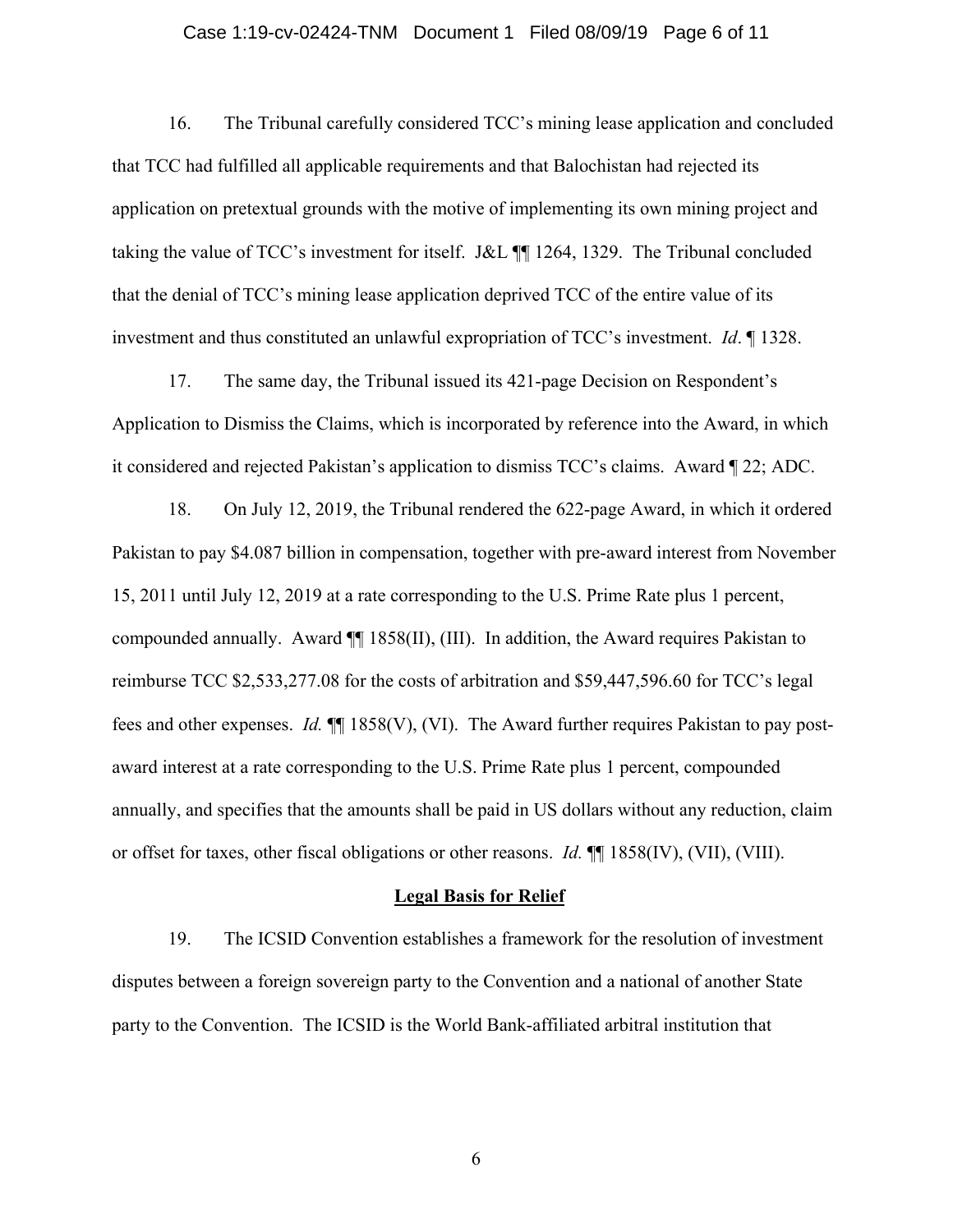#### Case 1:19-cv-02424-TNM Document 1 Filed 08/09/19 Page 7 of 11

administers arbitral proceedings under the ICSID Convention, including the arbitration at issue here.

20. The ICSID Convention provides that an award rendered under the auspices of ICSID is binding on the parties and is not subject to any appeal or to any other remedy except those provided for in the ICSID Convention itself. ICSID Convention, art. 53. Article 53 of the ICSID Convention further requires each party to an award to abide by and comply with the terms of the award except to the extent that enforcement is stayed. In other-words, in the absence of an order staying enforcement, an award is enforceable without delay.

21. The ICSID Convention provides that contracting parties must "recognize an award rendered pursuant to [the] Convention as binding and enforce the pecuniary obligations imposed by that award within its territories as if it were a final judgment of a court in that State." ICSID Convention, art. 54(1). The ICSID Convention further provides that a contracting state "with a federal constitution may enforce such an award in or through its federal courts and may provide that such courts shall treat the award as if it were a final judgment of the courts of a constituent state." *Id*.

22. By unconditionally undertaking to recognize and enforce any ICSID award in its own territories pursuant to Article 54, subject only to the remedies provided for in the ICSID Convention, each Contracting State agreed that should an award be made against it, the competent authority of another Contracting State not only has the *jurisdiction* to enforce that award, but indeed an obligation under international law to do so (and where given the force of law in a particular municipal law, also a domestic law obligation). Accordingly, in becoming a State party to the ICSID Convention, and in particular pursuant to Article 54, a State submits to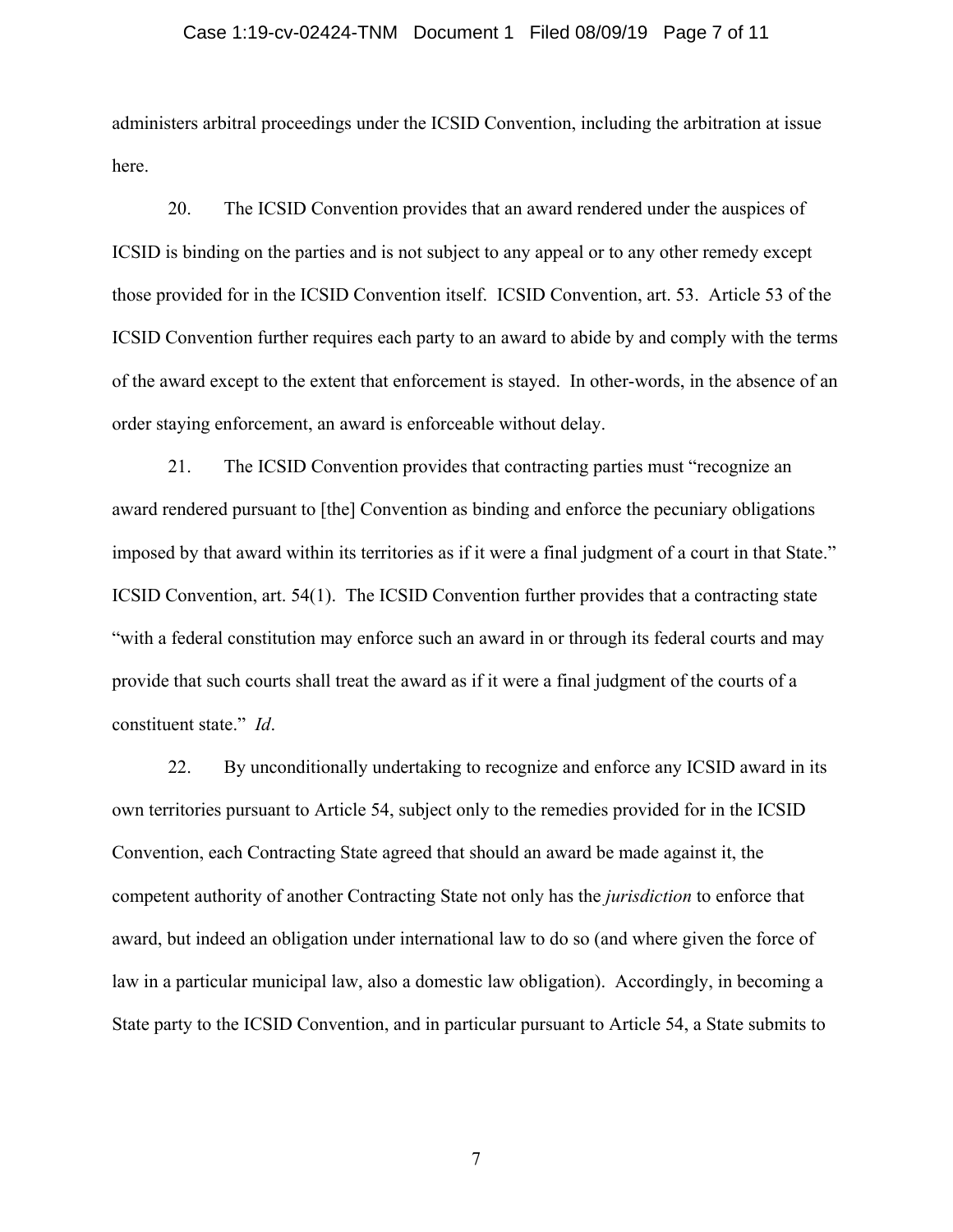## Case 1:19-cv-02424-TNM Document 1 Filed 08/09/19 Page 8 of 11

the jurisdiction of the national courts of other Contracting States and/or waives any immunity from suit in those national courts at the stage of recognition and enforcement of an ICSID award.

23. The United States is a contracting party to the ICSID Convention and is therefore obligated to enforce the Award as if it were a final judgment of a court in the United States.<sup>[2](#page-7-0)</sup> That obligation is fulfilled by 22 U.S.C. § 1650a, which provides:

(a) An award of an arbitral tribunal rendered pursuant to chapter IV of the convention shall create a right arising under a treaty of the United States. The pecuniary obligations imposed by such an award shall be enforced and shall be given the same full faith and credit as if the award were a final judgment of a court of general jurisdiction of one of the several States. The Federal Arbitration Act (9 U.S.C. § 1 *et seq*.) shall not apply to enforcement of awards rendered pursuant to the convention.

24. Arbitral awards issued against a foreign state pursuant to the ICSID Convention may be enforced by bringing a plenary action in federal court in compliance with the requirements for commencing a civil action under the Federal Rules of Civil Procedure, and with the personal jurisdiction, service, and venue requirements of the FSIA. *See Micula v. Gov't of Romania*, 104 F. Supp. 3d 42, 49-50 (D.D.C. 2015); *Mobil Cerro Negro, Ltd. v. Bolivarian Republic of Venezuela*, 863 F.3d 96, 100, 117-20 (2d Cir. 2017).

25. Awards issued pursuant to the ICSID Convention are not subject to collateral attack in enforcement proceedings under 22 U.S.C. § 1650a. "Member states' courts are . . . not permitted to examine an ICSID award's merits, its compliance with international law, or the ICSID tribunal's jurisdiction to render the award; under the Convention's terms, they may do no more than examine the judgment's authenticity and enforce the obligations imposed by the award." *Mobil Cerro*, 863 F.3d at 102.

<span id="page-7-0"></span><sup>&</sup>lt;sup>2</sup> https://icsid.worldbank.org/en/Pages/icsiddocs/List-of-Member-States.aspx.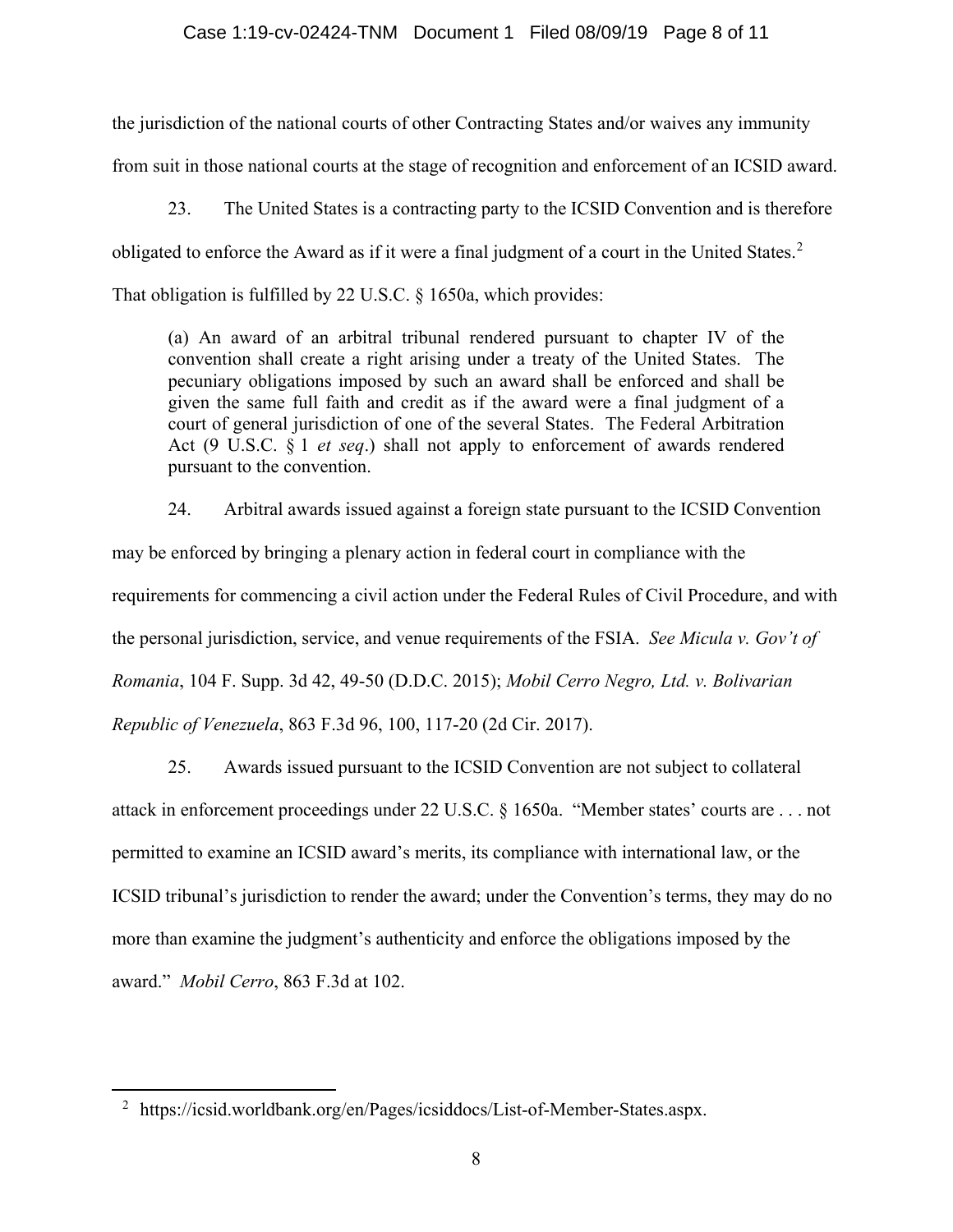#### Case 1:19-cv-02424-TNM Document 1 Filed 08/09/19 Page 9 of 11

26. The ICSID Convention therefore "reflects an expectation that the courts of a member nation will treat the award as final." *Id*.; *see also id*. at 118 (noting that an "ICSID award-debtor . . . [is] not . . . permitted to make substantive challenges to the award"); *see also*  ICSID Convention, arts. 53(1), 54(1). Consistent with this mandate, 22 U.S.C. § 1650a(a) provides that the FAA "shall not apply to enforcement of awards rendered pursuant to the convention," thereby "mak[ing] [the FAA's defenses] unavailable to ICSID award-debtors in federal court proceedings." *Mobil Cerro*, 863 F.3d at 120-21. District courts thus enforce ICSID awards without allowing substantive challenges to enforcement of the awards. *See, e.g.*, *Tidewater Inv. SRL v. Bolivarian Republic of Venezuela*, No. 1:17-cv-1457, 2018 WL 6605633 at \*6 (D.D.C. Dec. 17, 2018); *Duke Energy Int'l Peru Investments No. 1 Ltd. v. Republic of Peru*, 904 F. Supp. 2d 131, 132-34 (D.D.C. 2012); *Republic of Panama v. Jurado*, No. 8:12-cv-1647, ECF No. 18 (M.D. Fla. June 13, 2013).

## **Cause of Action and Request for Relief**

27. Arbitral awards issued pursuant to the ICSID Convention are subject to mandatory enforcement in the courts of the United States, which must give those awards the same full faith and credit as a final judgment issued by a state court. 22 U.S.C. § 1650a(a).

28. The Award was rendered in accordance with the ICSID Convention against Pakistan and in TCC's favor. TCC is therefore entitled to enforce the Award's pecuniary obligations against Pakistan.

29. Accordingly, TCC is entitled to an order (a) enforcing the Award in the same manner as a final judgment issued by a court of one of the several states, and (b) entering judgment in TCC's favor in the amount specified in the Award.

WHEREFORE, TCC requests that the Court enter an order: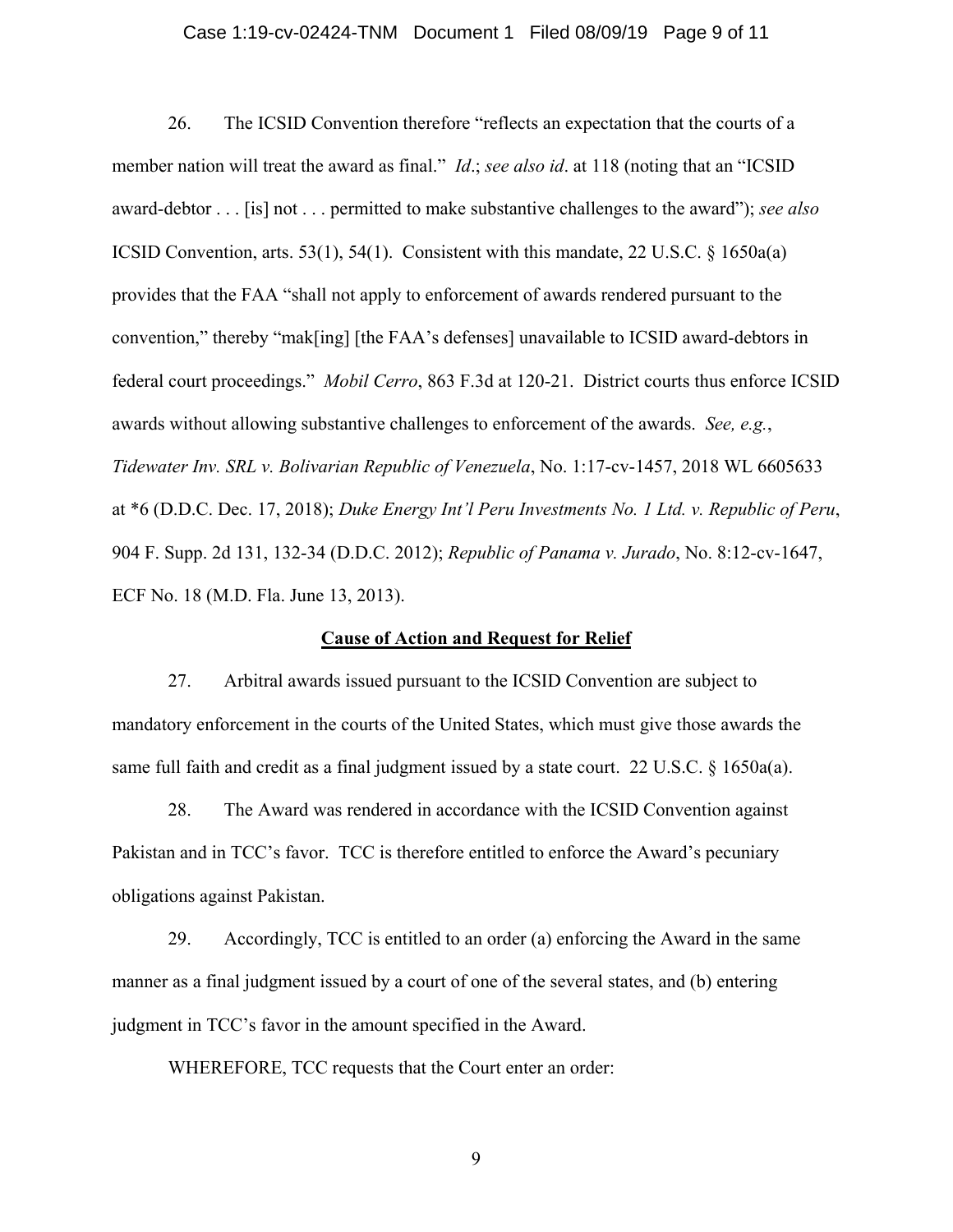## Case 1:19-cv-02424-TNM Document 1 Filed 08/09/19 Page 10 of 11

(a) enforcing the Award against Pakistan in the same manner as a final judgment issued by a court of one of the several states; and

(b) entering judgment against Pakistan and in TCC's favor ordering Pakistan to pay TCC:

(i) \$4.087 billion in principal;

(ii) Pre-award interest on that principal at a rate corresponding to the US Prime Rate plus 1% thereon from November 15, 2011 until July 12, 2019, compounded annually;

(iii) Post-award interest on that principal at a rate corresponding to the US Prime Rate plus 1% thereon from July 12, 2019 until the date of payment, compounded annually;

(iv) \$61,980,873.70 in costs and attorneys' fees relating to the arbitration; and

(v) Post-award interest on those costs and attorneys' fees at a rate corresponding to the US Prime Rate plus 1% from July 12, 2019 until the date of payment, compounded annually.